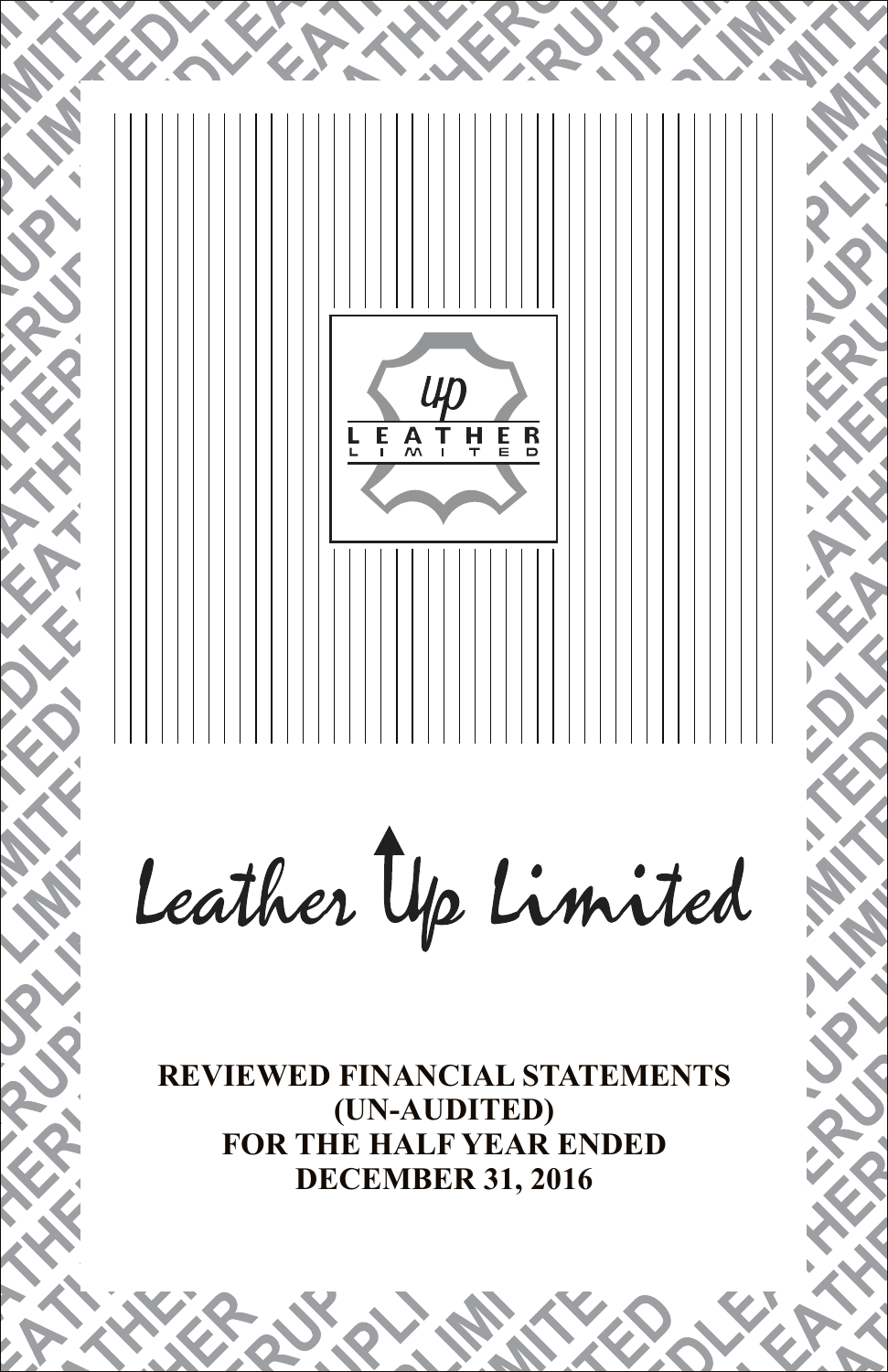

Leather Up Limited

# **COMPANY PROFILE**

# **Board of Directors**

| Khalid H. Shah  | <b>Chief Executive/ Director</b> |  |
|-----------------|----------------------------------|--|
| Faroog Raza     | Director                         |  |
| Mohsin Khurseed | Director                         |  |
| Ali Kausar Khan | Director                         |  |

Mahmooda Shah Director<br>S. Faisal Shah Director S. Faisal Shah Director<br>Jazim Shah Director Jazim Shah

# **Board Audit Committee**

| Mohsin Khursheed | Chairman |
|------------------|----------|
| Jazim Shah       | Member   |
| Mahmooda Shah    | Member   |

# **Human Resource Committee**

| Ali Kausar Khan | Chairman |
|-----------------|----------|
| Mahmood Shah    | Member   |
| S. Faisal Shah  | Member   |

# **Chief Financial Officer / Company Secretary**

Shafqat Mahmood (Khokhar)

# **Auditors**

Abdan & Company , Chartered Accountants

# **Legal Advisor**

Maqbool Ahmad Bullo & Company Advocate

# **Bankers**

MCB Bank Ltd United Bank Ltd Faysal Bank Ltd Summit Bank Ltd Askari Bank Ltd Meezan Bank Ltd Bank Al-Falah Ltd

# **Registered Office/Factory**

Plot # 23/C, 15th Commercial Street Phase II Extension Defence Housing Authority, Karachi.

# **Share Registrar Office**

M/s C&K Management Associates (Pvt) Limited 404, Trade Tower, Abdullah Haroon Road, Near Hotel Metroplole, Karachi-75530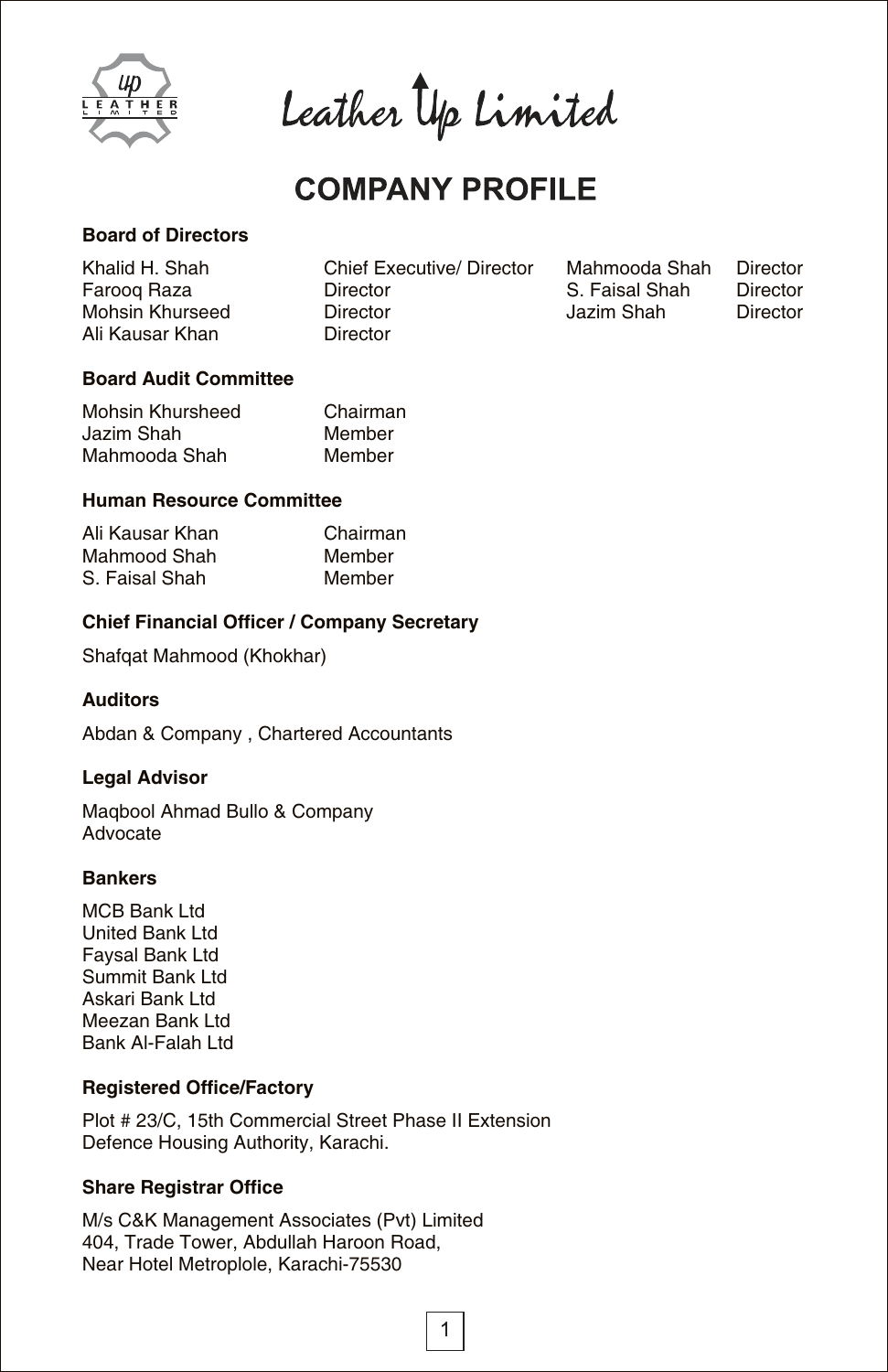

Leather Up Limited

# **DIRECTOR'S REPORT**

The Directors of your company are pleased to present you Condensed Interim Financial Statements for the half year ended December 31, 2016 of the Company:

# **Company Performance**

The performance of your company for the period has been satisfactory in these trying times. The management of the company is trying its level best to explore new markets and get accelerate the momentum of export figures to the days to come.

The production graph of the company remains on its right direction resulted in export sales recorded 31% increased from the last preceding period. In rupee terms the company exported over Rs. 67.00 million and achieved 7.582 million of net profit which is commendable.

# **Future Out look**

The overall performance of the company has showed relatively good due to substantial orders received in leather products from the international market. The management expects to continue the same momentum in coming months. Under the circumstances, the management is making all out efforts to secure orders and has taken steps to cut operating expenses to minimum to withstand any lean period.

Due to uncertainty and recession in Europe from last couple of years, local market of leather garments industry has been hit badly. The management of your company is very keen to safeguard interest of shareholders of the company and trying its level best to explore new markets to remains the company as profit making entity.

# **Workers Management Relation:**

The management will like to put on the record the valued contribution of all members of the staff, workers towards achieving results in general and we wish to place our gratitude to the shareholders for their continued support in difficult times and hope to continue the same in the coming years. The workers management relationship remained excellent throughout the period, which resulted in the smooth operation of your company. This is team work and we hope it shall continue in the same spirit during the coming years.

# **Thanks and Appreciation**

Thanks to our shareholders for their trust and support now as well as in difficult times.

By order of the Board

Khalid H. Shah (Chief Executive)

Karachi: February 24, 2016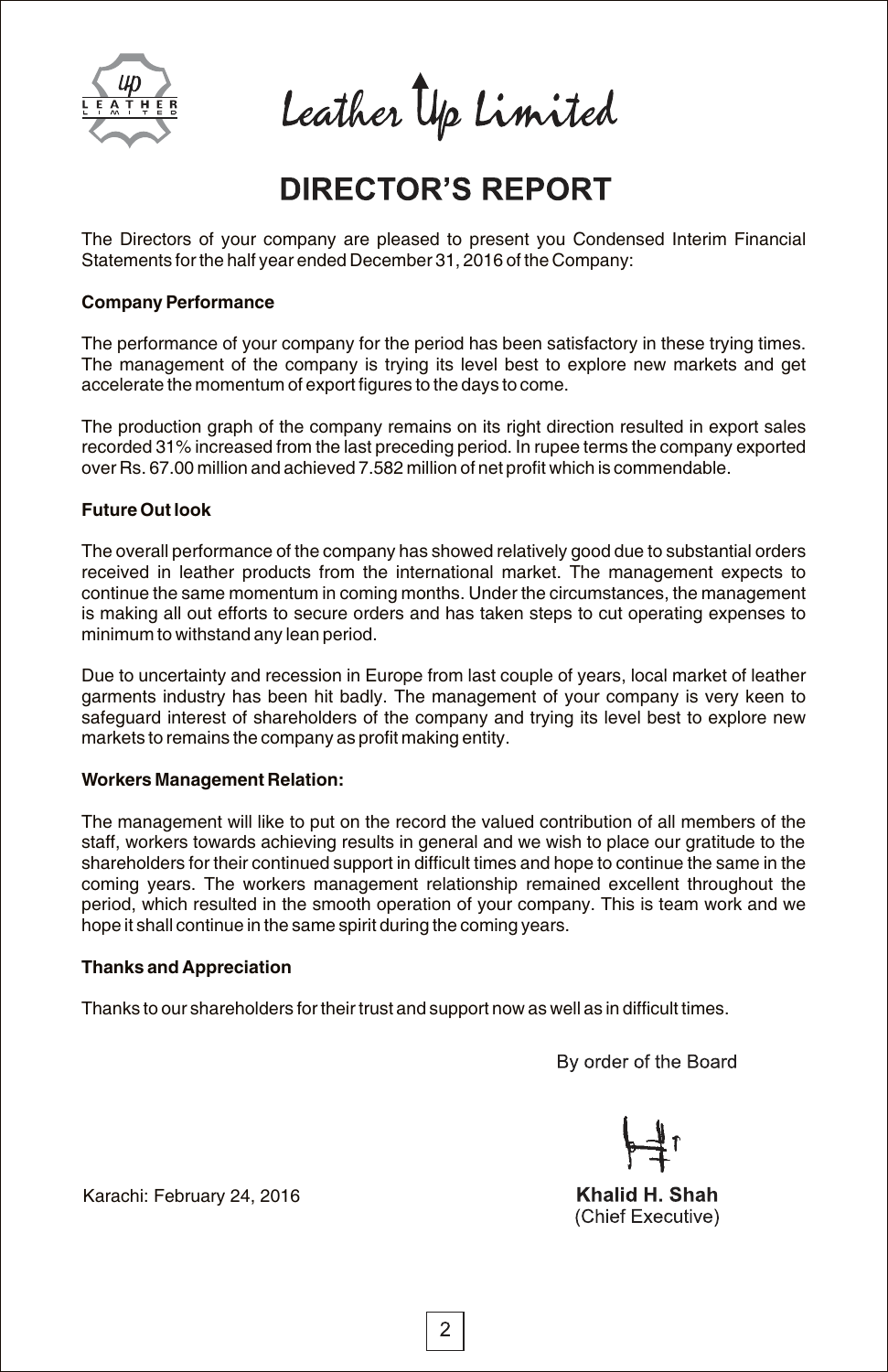



### **AUDITORS' REPORT TO THE MEMBERS ON REVIEW OF CONDENSED INTERIM FINANCIAL INFORMATION**

### **Introduction**

We have reviewed the accompanying condensed interim balance sheet of Leather Up Limited as at December 31, 2016 and the related condensed interim profit and loss account. condensed interim statement of comprehensive income, condensed interim cash flow statement and condensed interim statement of changes in equity together with the notes forming part thereof for the half year then ended (here-in-after referred to as the "condensed interim financial information"). Management is responsible for the preparation and presentation of this condensed interim financial information in accordance with approved accounting standards as applicable in Pakistan for interim financial reporting. Our responsibility is to express a conclusion on this condensed interim financial information based on our review. The figures of the condensed interim profit and loss account for the quarters ended December 31, 2016 and December 31, 2015 have not been reviewed, as we are required to review only the cumulative figures for the half year ended December 31, 2016.

### **Scope of Review**

We conducted our review in accordance with the International Standard on Review Engagements 2410. "Review of Interim Financial Information Performed by the Independent Auditor of the Entity". A review of interim financial information consists of making inquiries, primarily of persons responsible for financial and accounting matters, and applying analytical and other review procedures. A review is substantially less in scope than an audit conducted in accordance with International Standards on Auditing and consequently does not enable us to obtain assurance that we would become aware of all significant matters that might be identified in an audit. Accordingly, we do not express an audit opinion.

### **Conclusion**

Based on our review, nothing has come to our attention that causes us to believe that the accompanying condensed interim financial information as of and for the half year ended December 31, 2016 is not prepared, in all material respects, in accordance with approved accounting standards as applicable in Pakistan for interim financial reporting.

Karachi: 24<sup>th</sup> February, 2017

edbelde a

M/s. Abdan & Co. Chartered Accountants Iqbal Ahmad Abdan

*2/37, 39, Arkay Square, (Main Shahrah-e-Liaquat, Karachi, Phones: 32424194 - 32423407 - 32429177 Fax: (92-21) 3241771 Email : abdan@cyber.net.pk Website : www.abdan.com*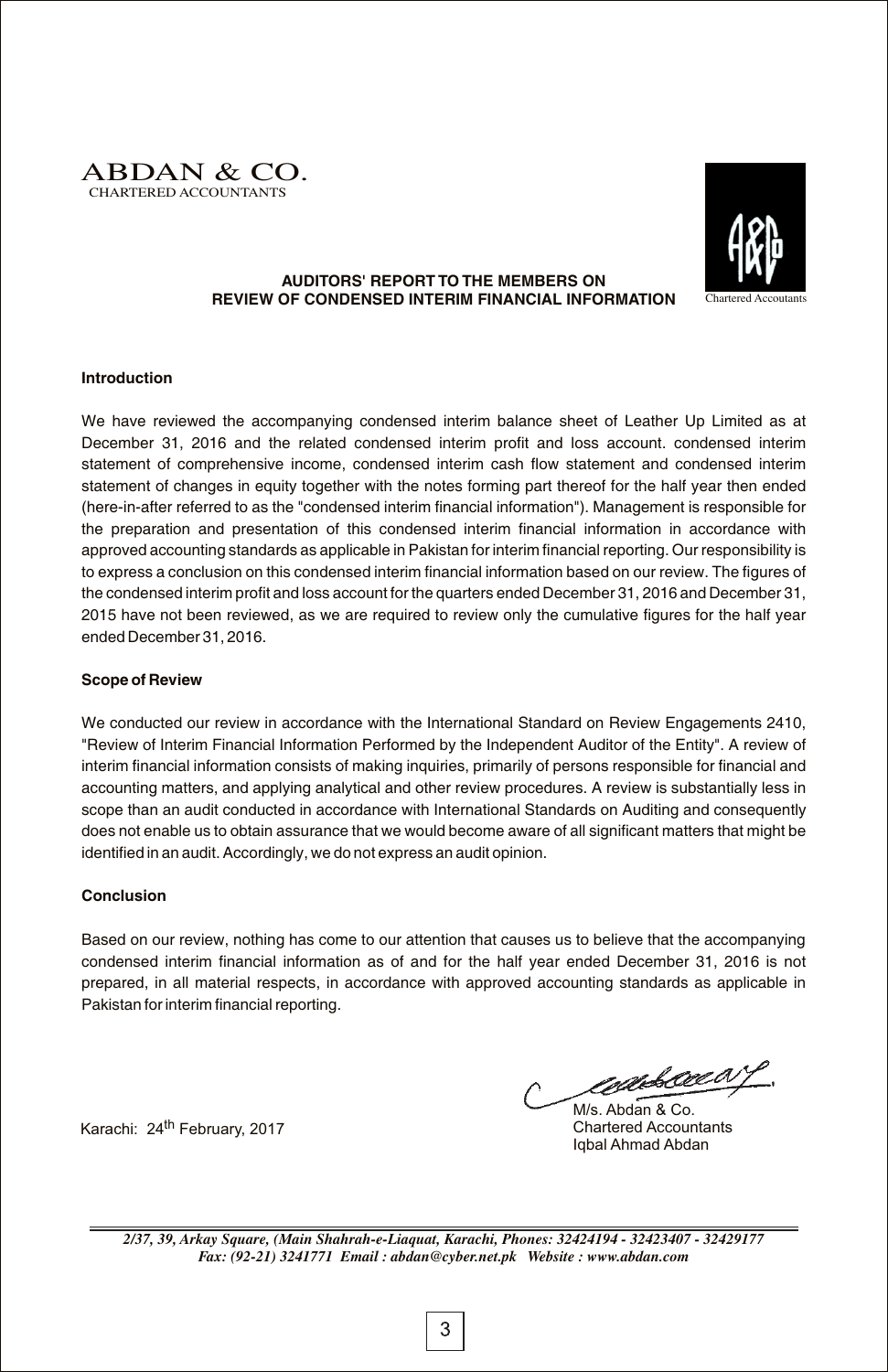

Leather Up Limited

# **CONDENSED INTERIM BALANCE SHEET AS AT DECEMBER 31, 2016**

| (Unaudited)<br>(Audited)<br>- Rupees<br><b>Non - Current Assets</b><br>18,045,661<br>17,830,492<br>97,415,452<br>83,095,206<br>650,600<br>4,791,139<br>Trade debts - considered good<br>and other receivables<br>15,187,044<br>16,432,254<br>2,120,892<br>5,464,943<br>115,373,988<br>109,783,542<br>133,419,649<br>127,614,034<br>6,000,000 (June 30, 2016: 6,000,000) ordinary<br>60,000,000<br>60,000,000<br>shares of Rs. 10/- each<br>60,000,000<br>Issued, subscribed and paid up capital<br>1,369,610<br>1,369,610<br>(8,759,432)<br>52,610,178<br>45,777,704<br>Deferred liability - staff gratuity<br>3,517,577<br>3,517,577<br>22,550,000<br>21,830,000<br>296,478<br>104,546<br>53,699,054<br>54,895,399<br>Trade and other payables<br>94,193<br>150,000<br>Provision for taxation<br>652,169<br>1,338,808<br>77,291,894<br>78,318,753<br>133,419,649<br>127,614,034 |                                                                | December 31, 2016 | June 30, 2016  |
|----------------------------------------------------------------------------------------------------------------------------------------------------------------------------------------------------------------------------------------------------------------------------------------------------------------------------------------------------------------------------------------------------------------------------------------------------------------------------------------------------------------------------------------------------------------------------------------------------------------------------------------------------------------------------------------------------------------------------------------------------------------------------------------------------------------------------------------------------------------------------------|----------------------------------------------------------------|-------------------|----------------|
|                                                                                                                                                                                                                                                                                                                                                                                                                                                                                                                                                                                                                                                                                                                                                                                                                                                                                  |                                                                |                   |                |
|                                                                                                                                                                                                                                                                                                                                                                                                                                                                                                                                                                                                                                                                                                                                                                                                                                                                                  |                                                                |                   |                |
|                                                                                                                                                                                                                                                                                                                                                                                                                                                                                                                                                                                                                                                                                                                                                                                                                                                                                  | Property, plant and equipment                                  |                   |                |
|                                                                                                                                                                                                                                                                                                                                                                                                                                                                                                                                                                                                                                                                                                                                                                                                                                                                                  | <b>Current Assets</b>                                          |                   |                |
|                                                                                                                                                                                                                                                                                                                                                                                                                                                                                                                                                                                                                                                                                                                                                                                                                                                                                  | Stock in trade                                                 |                   |                |
|                                                                                                                                                                                                                                                                                                                                                                                                                                                                                                                                                                                                                                                                                                                                                                                                                                                                                  |                                                                |                   |                |
|                                                                                                                                                                                                                                                                                                                                                                                                                                                                                                                                                                                                                                                                                                                                                                                                                                                                                  | Advances, deposits, prepayments                                |                   |                |
|                                                                                                                                                                                                                                                                                                                                                                                                                                                                                                                                                                                                                                                                                                                                                                                                                                                                                  |                                                                |                   |                |
|                                                                                                                                                                                                                                                                                                                                                                                                                                                                                                                                                                                                                                                                                                                                                                                                                                                                                  | Cash and bank balances                                         |                   |                |
|                                                                                                                                                                                                                                                                                                                                                                                                                                                                                                                                                                                                                                                                                                                                                                                                                                                                                  |                                                                |                   |                |
|                                                                                                                                                                                                                                                                                                                                                                                                                                                                                                                                                                                                                                                                                                                                                                                                                                                                                  |                                                                |                   |                |
|                                                                                                                                                                                                                                                                                                                                                                                                                                                                                                                                                                                                                                                                                                                                                                                                                                                                                  | <b>Share Capital and Reserves</b><br><b>Authorized Capital</b> |                   |                |
|                                                                                                                                                                                                                                                                                                                                                                                                                                                                                                                                                                                                                                                                                                                                                                                                                                                                                  |                                                                |                   |                |
|                                                                                                                                                                                                                                                                                                                                                                                                                                                                                                                                                                                                                                                                                                                                                                                                                                                                                  |                                                                |                   |                |
|                                                                                                                                                                                                                                                                                                                                                                                                                                                                                                                                                                                                                                                                                                                                                                                                                                                                                  |                                                                |                   | 60,000,000     |
|                                                                                                                                                                                                                                                                                                                                                                                                                                                                                                                                                                                                                                                                                                                                                                                                                                                                                  | General reserve                                                |                   |                |
|                                                                                                                                                                                                                                                                                                                                                                                                                                                                                                                                                                                                                                                                                                                                                                                                                                                                                  | <b>Accumulated loss</b>                                        |                   | (15, 591, 906) |
|                                                                                                                                                                                                                                                                                                                                                                                                                                                                                                                                                                                                                                                                                                                                                                                                                                                                                  |                                                                |                   |                |
|                                                                                                                                                                                                                                                                                                                                                                                                                                                                                                                                                                                                                                                                                                                                                                                                                                                                                  |                                                                |                   |                |
|                                                                                                                                                                                                                                                                                                                                                                                                                                                                                                                                                                                                                                                                                                                                                                                                                                                                                  | <b>Current liabilities</b>                                     |                   |                |
|                                                                                                                                                                                                                                                                                                                                                                                                                                                                                                                                                                                                                                                                                                                                                                                                                                                                                  | Short term borrowing - secured                                 |                   |                |
|                                                                                                                                                                                                                                                                                                                                                                                                                                                                                                                                                                                                                                                                                                                                                                                                                                                                                  | Loan from directors                                            |                   |                |
|                                                                                                                                                                                                                                                                                                                                                                                                                                                                                                                                                                                                                                                                                                                                                                                                                                                                                  |                                                                |                   |                |
|                                                                                                                                                                                                                                                                                                                                                                                                                                                                                                                                                                                                                                                                                                                                                                                                                                                                                  | Accrued markup                                                 |                   |                |
|                                                                                                                                                                                                                                                                                                                                                                                                                                                                                                                                                                                                                                                                                                                                                                                                                                                                                  |                                                                |                   |                |
|                                                                                                                                                                                                                                                                                                                                                                                                                                                                                                                                                                                                                                                                                                                                                                                                                                                                                  |                                                                |                   |                |
|                                                                                                                                                                                                                                                                                                                                                                                                                                                                                                                                                                                                                                                                                                                                                                                                                                                                                  | <b>Contingencies and commitments</b>                           |                   |                |
|                                                                                                                                                                                                                                                                                                                                                                                                                                                                                                                                                                                                                                                                                                                                                                                                                                                                                  |                                                                |                   |                |

Khalid H. Shah (Chief Executive)

ivado

**S. Faisal Shah** (Director)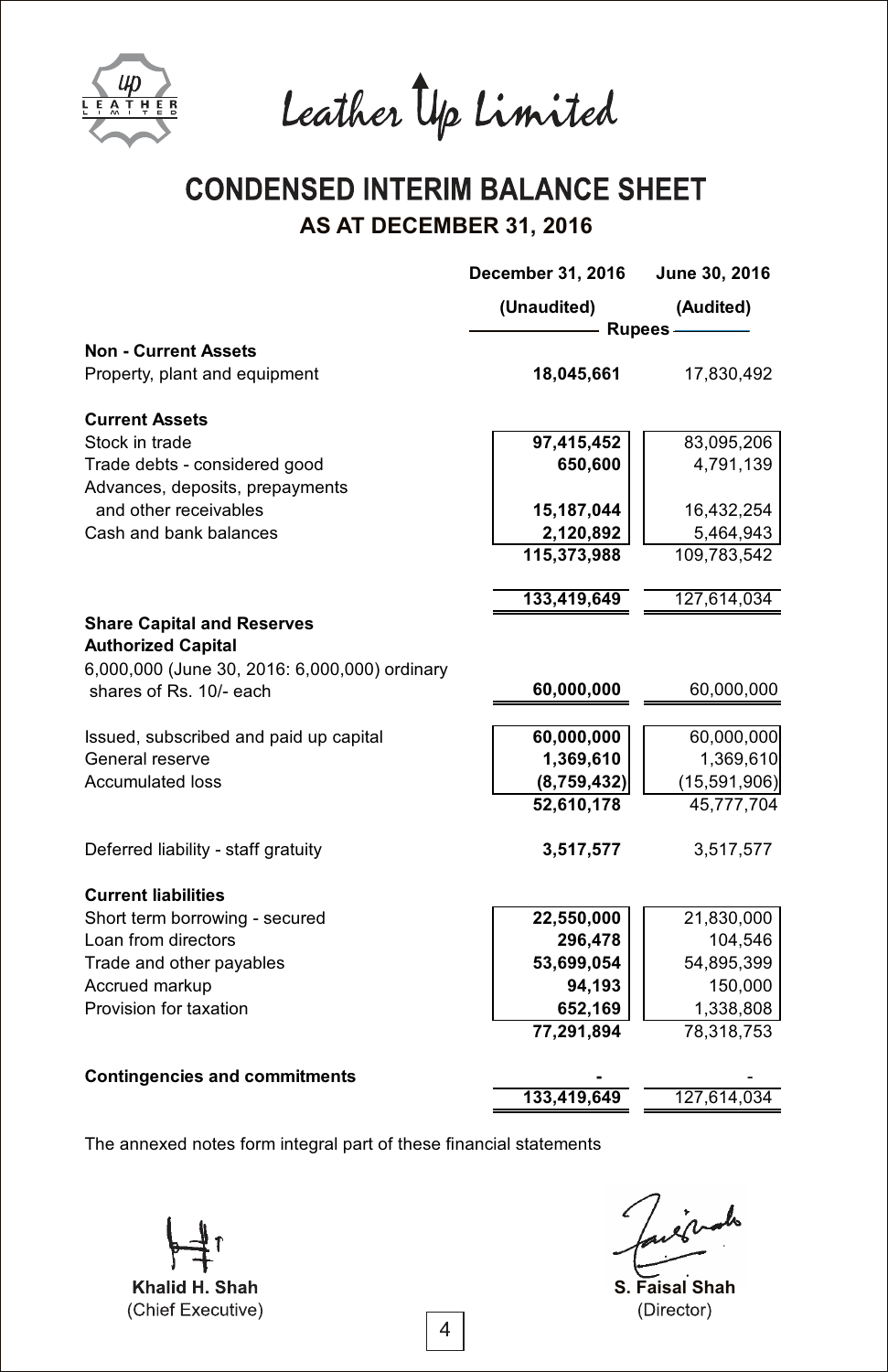

Leather Up Limited

# **CONDENSED INTERIM** PROFIT AND LOSS ACCOUNT (UN-AUDITED) **FOR THE PERIOD ENDED DECEMBER 31, 2016**

|                               |   | For the half year ended |                           |              | For the quarter ended |
|-------------------------------|---|-------------------------|---------------------------|--------------|-----------------------|
|                               |   |                         | December 31, December 31, | December 31, | December 31,          |
|                               |   | 2016                    | 2015                      | 2016         | 2015                  |
|                               |   |                         | Rupees ________           |              |                       |
| Sales - net                   | 7 | 67,828,154              | 51,774,500                | 31,421,105   | 16,976,469            |
| Cost of sales                 | 8 | (51, 942, 851)          | (38, 156, 529)            | (23,711,247) | (11, 057, 670)        |
| <b>Gross profit</b>           |   | 15,885,303              | 13,617,971                | 7,709,858    | 5,918,799             |
| <b>Operating expenses</b>     |   |                         |                           |              |                       |
| Administrative expenses       | 9 | (2,676,407)             | (2,887,050)               | (1,071,963)  | (1,478,997)           |
| Distribution cost             |   | (3,999,281)             | (2,927,115)               | (1,747,360)  | (713, 593)            |
|                               |   | (6,675,688)             | (5,814,165)               | (2,819,323)  | (2, 192, 590)         |
| <b>Operating profit</b>       |   | 9,209,615               | 7.803.806                 | 4,890,535    | 3,726,209             |
| Finance cost                  |   | (831, 228)              | (783, 451)                | (507, 193)   | (521, 353)            |
| Other income                  |   | (143, 744)              | (216, 404)                | (121, 954)   | (163, 881)            |
|                               |   | (974, 972)              | (999, 855)                | (629, 147)   | (685, 234)            |
| <b>Profit before taxation</b> |   | 8.234.643               | 6,803,951                 | 4,261,388    | 3,040,975             |
| Taxation                      |   | (652, 169)              | (522, 136)                | (288,099)    | (182, 789)            |
| <b>Profit after taxation</b>  |   | 7,582,474               | 6,281,815                 | 3,973,289    | 2,858,186             |
| Earnings per share - basic    |   |                         |                           |              |                       |
| and diluted                   |   | 1.26                    | 1.05                      | 0.66         | 0.48                  |

Khalid H. Shah (Chief Executive)

inals **S. Faisal Shah**

(Director)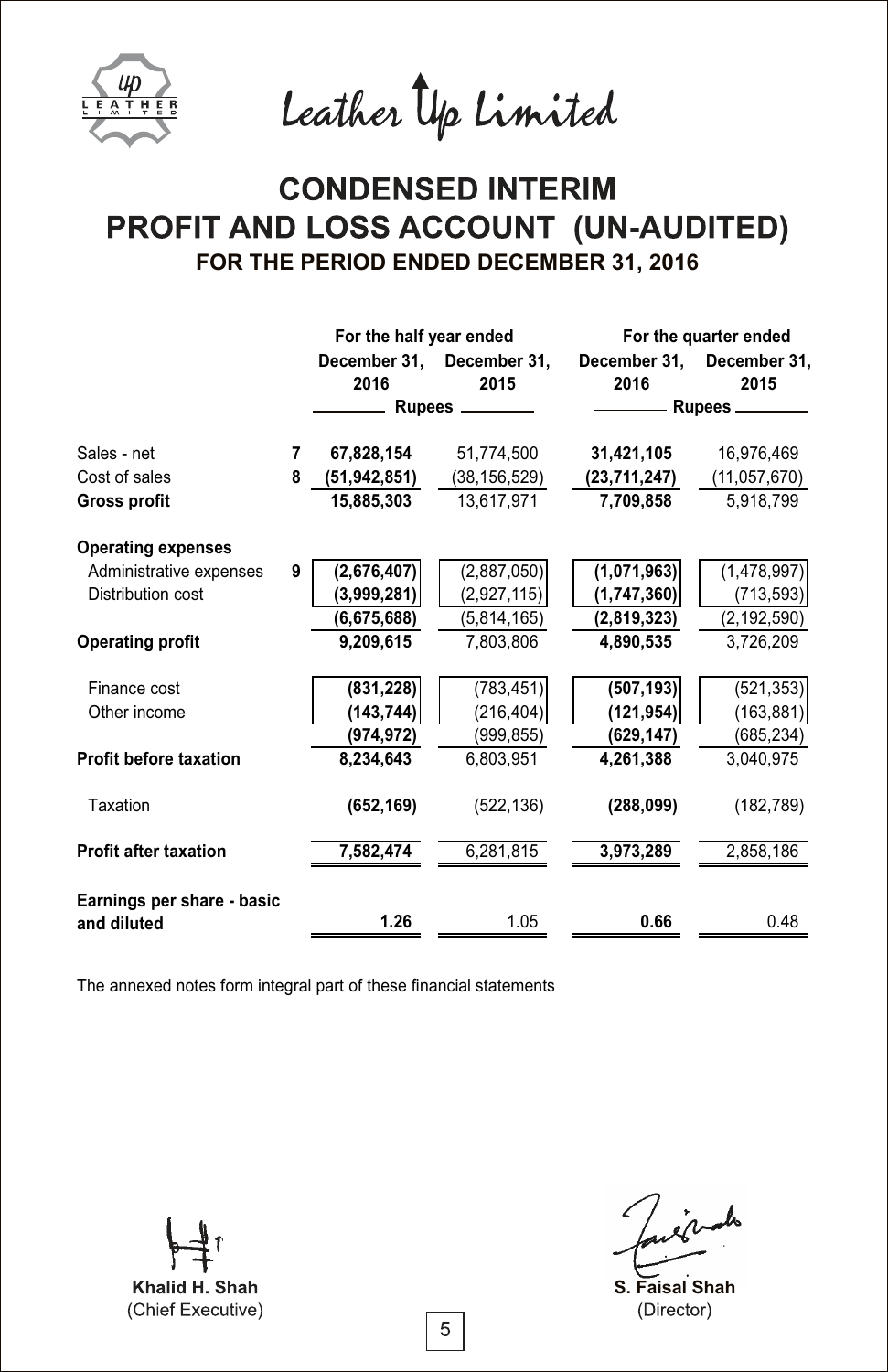Leather Up Limited

# **CONDENSED INTERIM STATEMENT OF COMPREHENSIVE INCOME (UN-AUDITED) FOR THE PERIOD ENDED DECEMBER 31, 2016**

|                                           | For the half year ended |                      | For the quarter ended |                                   |
|-------------------------------------------|-------------------------|----------------------|-----------------------|-----------------------------------|
|                                           | December 31.<br>2016    | December 31.<br>2015 | 2016                  | December 31, December 31,<br>2015 |
|                                           | -Rupees ————            |                      | ————— Rupees —        |                                   |
| Profit after taxation                     | 7.582.474               | 6.281.815            | 3.973.289             | 2,858,186                         |
| Other comprehensive income for the period |                         |                      |                       |                                   |
| Total comprehensive income for the period | 7,582,474               | 6,281,815            | 3,973,289             | 2,858,186                         |

Khalid H. Shah (Chief Executive)

inals

**S. Faisal Shah**(Director)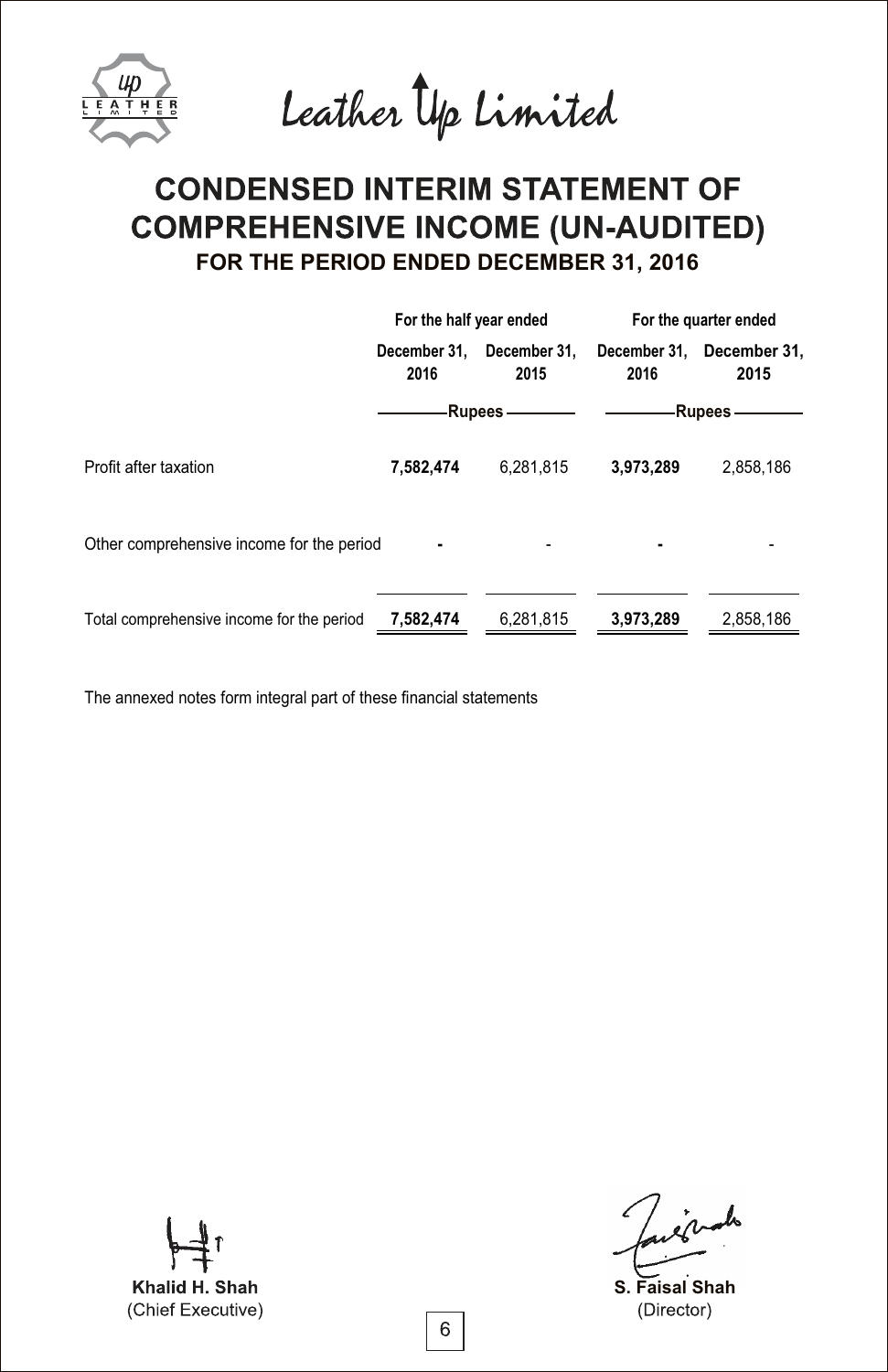

Leather Up Limited

# **CONDENSED INTERIM CASH FLOW STATEMENT (UN AUDITED)**<br>FOR THE PERIOD ENDED DECEMBER 31, 2016

|                                                          | December 31,<br>2016 | December 31,<br>2015 |
|----------------------------------------------------------|----------------------|----------------------|
| <b>CASH FLOWS FROM OPERATING ACTIVITIES</b>              | - Rupees             |                      |
| Profit before taxation                                   | 8,234,643            | 6,803,951            |
| Adjustments for non cash and other items:                |                      |                      |
| Depreciation                                             | 171,967              | 182,340              |
| Provisioin for gratuity                                  |                      |                      |
| Exchange gain                                            |                      |                      |
| Finance cost                                             | 831,228              | 741,446              |
|                                                          | 1,003,195            | 923.786              |
| Operating cashflows before working capital changes       | 9,237,838            | 7,727,737            |
| Changes in working capital                               |                      |                      |
| (Increase) / decrease in current assets                  |                      |                      |
| Stock in trade                                           | (14, 320, 246)       | (15, 917, 540)       |
| Trade debts                                              | 4,140,539            | (1,230,271)          |
| Advances, deposit, prepayments and other recievable      | 388,924              | (14, 362, 381)       |
| Increase / (decrease) in current liabilities             |                      |                      |
| Trade and other payables                                 | (1,509,956)          | 24,350,857           |
|                                                          | (11, 300, 739)       | (7, 159, 335)        |
| Cash (used in) / generated from operations               | (2,062,901)          | 568,402              |
| Taxes paid                                               | (482, 523)           | (1,717,008)          |
| Dividend paid                                            | (436, 389)           |                      |
| Finance cost paid                                        | (887, 035)           | (933, 446)           |
| Net cash (used in) / generated from operating activities | (3,868,848)          | (2,082,052)          |
| <b>CASH FLOWS FROM INVESTING ACTIVITIES</b>              |                      |                      |
| Addition to property, plant and equipment                | (387, 135)           | (136, 882)           |
| Net cash used in investing activities                    | (387.135)            | (136, 882)           |
| Net cashflow from financing activities                   |                      |                      |
| Loan from directors                                      | 191,932              | 2,423,638            |
|                                                          | 191,932              | 2,423,638            |
| Net increase / (decrease) in cash and cash equivalents   | (4,064,051)          | 799,865              |
| Cash and cash equivalents at the beginning of the period | (16, 365, 057)       | (8,344,826)          |
| Cash and cash equivalents at the end of the period       | (20, 429, 108)       | (7, 544, 961)        |
| Cash and cash equivalents comprise the following:        |                      |                      |
| Cash and bank balance                                    | 2,120,892            | 755,039              |
| Short term borrowing                                     | (22, 550, 000)       | (8,300,000)          |
|                                                          | (20, 429, 108)       | (7, 544, 961)        |
|                                                          |                      |                      |

Khalid H. Shah (Chief Executive)

ᆚ

**S. Faisal Shah** (Director)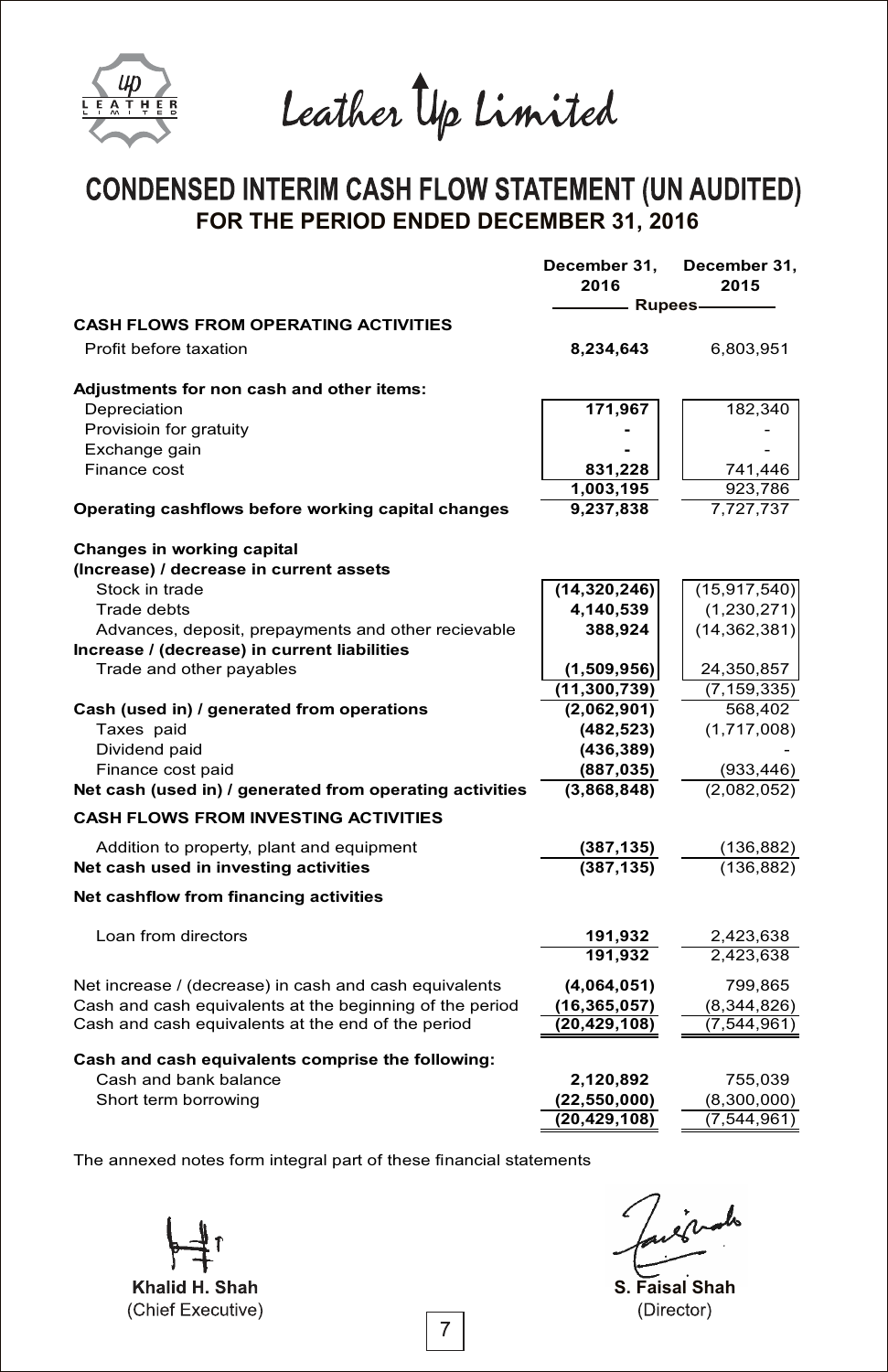

Leather Up Limited

# **CONDENSED INTERIM STATEMENT OF CHANGES IN EQUITY FOR THE PERIOD ENDED DECEMBER 31, 2016**

|                                                                                                                     | <b>Share</b><br>Capital | General<br><b>Reserve</b> | Accumulated<br>Loss | <b>Total</b> |
|---------------------------------------------------------------------------------------------------------------------|-------------------------|---------------------------|---------------------|--------------|
|                                                                                                                     |                         |                           | <b>Rupees</b>       |              |
| Balance as at July 1, 2015                                                                                          | 60,000,000              | 1,369,610                 | (26, 117, 621)      | 35,251,989   |
| Total comprehensive loss for the<br>period (Unaudited)                                                              |                         |                           | 6,281,815           | 6,281,815    |
| Balance as at Decembeer 31, 2015                                                                                    | 60,000,000              | 1,369,610                 | (19, 835, 806)      | 41,533,804   |
| Balance as at January 1, 2016                                                                                       | 60,000,000              | 1,369,610                 | (19,835,806)        | 41,533,804   |
| Total comprehensive Income for the<br>period                                                                        |                         |                           | 4,243,900           | 4,243,900    |
| Balance as at June 30, 2016 (Audited)                                                                               | 60,000,000              | 1,369,610                 | (15, 591, 906)      | 45,777,704   |
| Balance as at July 1, 2016                                                                                          | 60,000,000              | 1,369,610                 | (15,591,906)        | 45,777,704   |
| Dividend to minority shareholders<br>2.50% for the year ended<br>June 30,2016<br>Total comprehensive Income for the |                         |                           | (750,000)           | (750,000)    |
| period (Unaudited)                                                                                                  |                         |                           | 7,582,474           | 7,582,474    |
| Balance as at December 31, 2016                                                                                     | 60,000,000              | 1,369,610                 | (8,759,432)         | 52,610,178   |

Khalid H. Shah (Chief Executive)

nach

**S. Faisal Shah** (Director)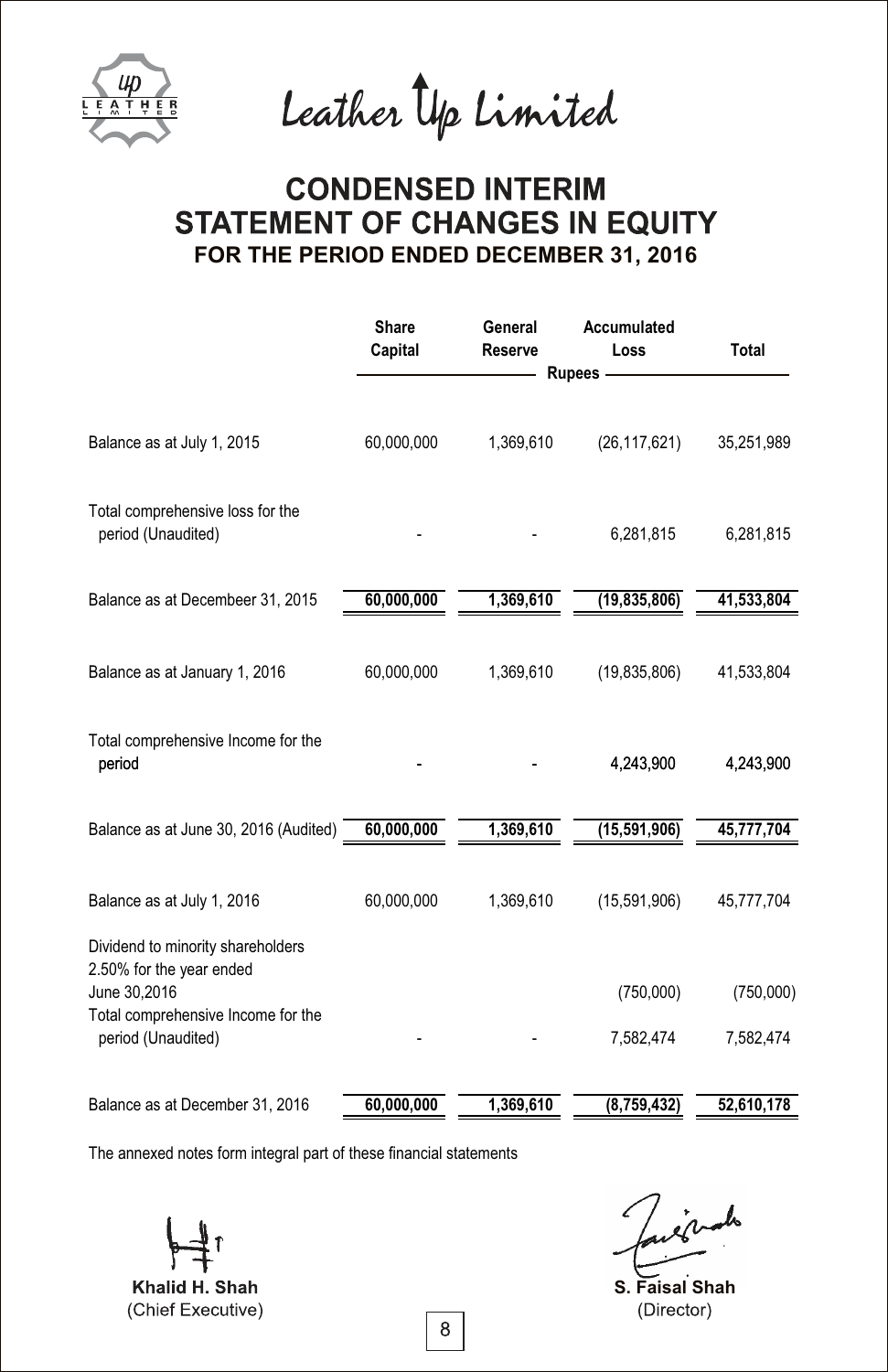

Leather Up Limited

# **NOTES TO THE CONDENSED INTERIM FINANCIAL INFORMATION (UN-AUDITED) FOR THE PERIOD ENDED DECEMBER 31, 2016**

# **1 LEGAL STATUS AND NATURE OF BUSINESS**

Leather Up Limited ("the Company") was incorporated as a private limited company under the Companies Ordinance, 1984 on December 2, 1990 vide registration no. K-02440 of 1990-91. Subsequently the Company was converted into a public limited Company on May 15, 1993 .The Company is listed on Karachi Stock Exchange since 1994. The Company is engaged in the manufacture and export of leather garment and its allied products.

# **2. BASIS OF PREPARATION AND SIGNIFICANT ACCOUNTING POLICIES**

The condensed interim financial information are un-audited and are being submitted to the shareholders as required under Section 245 of the Companies Ordinance, 1984 and the Listing Regulations of the Karachi Stock Exchange. The condensed interim financial information have been prepared in accordance with the requirements of the International Accounting Standard - 34 "Interim Financial Reporting" as applicable in Pakistan. The condensed interim financial information do not include all the information and disclosures required in the annual financial statements, and should be read in conjunction with the Company's annual financial statements for the year ended June 30, 2016. The figures for the half year ended December 31, 2016 have been subject to limited scope review by the auditors as required by the Code of Corporate Governance.

This condensed interim financial information comprises of the condensed interim balance sheet as at December 31, 2016 and the condensed interim profit and loss account, condensed interim statement of comprehensive income, condensed interim statement of changes in equity and the condensed interim cash flow statement for the half year then ended which have been subject to a review but not audited. This condensed interim financial information also includes the condensed interim profit and loss account for the quarter ended December 31, 2016 which is not subject to a review.

The comparative condensed balance sheet, presented in this condensed interim financial information, as at June 30, 2016 has been extracted from the annual audited financial statements of the Company for the year ended June 30, 2016 whereas the comparative condensed interim profit and loss account, condensed interim statement of comprehensive income, condensed interim statement of changes in equity and condensed interim cash flow statement for the half year ended December 31, 2016 have been extracted from the condensed interim financial information for the half year ended December 31, 2016 which were subject to a review but not audit. The comparative condensed interim profit and loss account and condensed interim statement of comprehensive income for the quarter ended December 31, 2016 included in this condensed interim financial report was not subject to a review.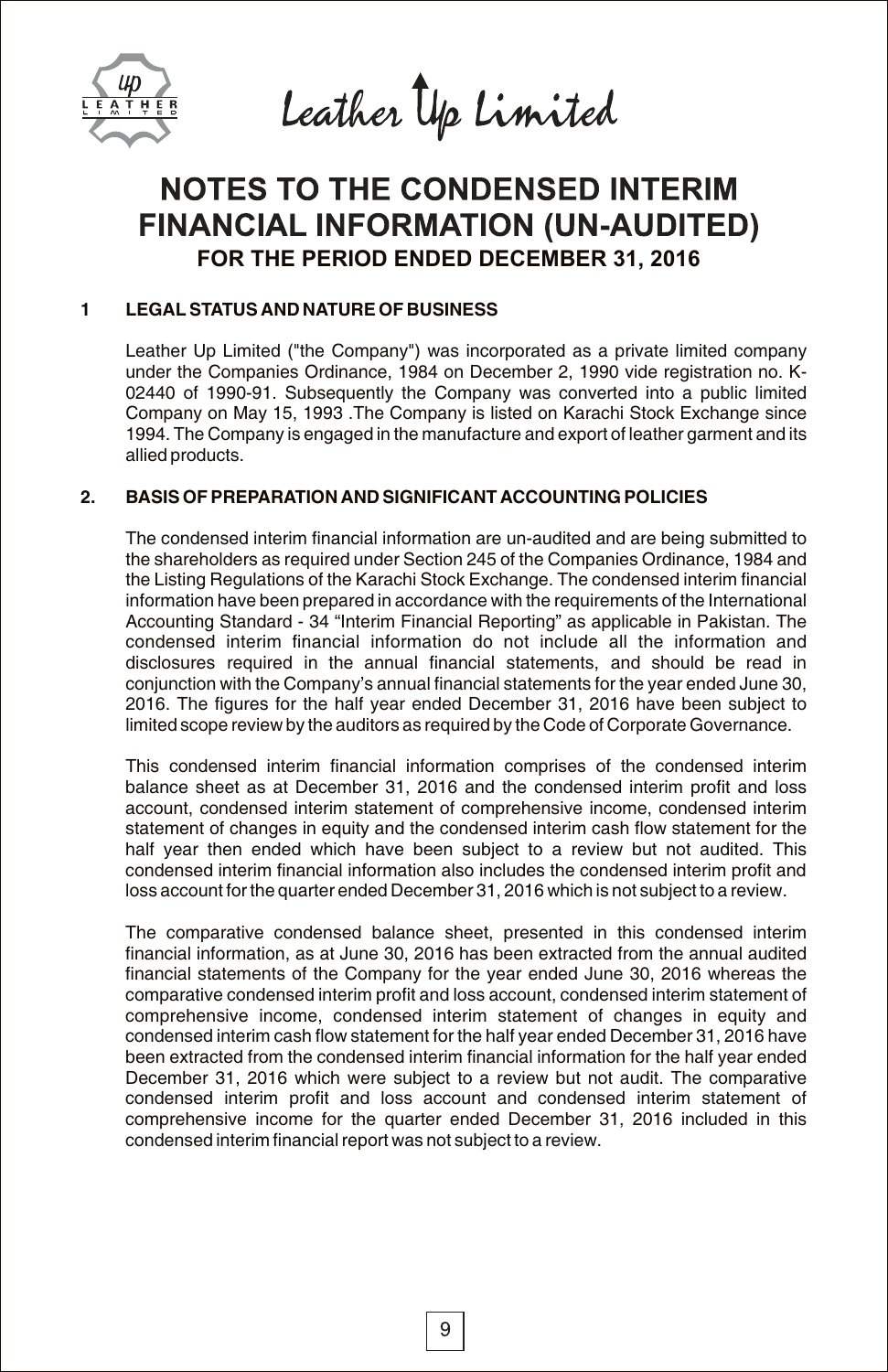

Leather Up Limited

# **3 SIGNIFICANT ACCOUNTING POLICIES**

These interim financial information have been prepared using the same accounting convention, basis of preparation and significant accounting policies as those applied in the preparation of the audited financial statements for the year ended June 30, 2016.

# **4 ACCOUNTING ESTIMATES AND JUDGMENTS**

The preparation of the condensed interim financial information in conformity with approved accounting standards require management to make estimates, assumptions and use judgments that affect the application of policies and reported amounts of assets and liabilities, income and expenses. Estimates, assumptions and judgments are continually evaluated and are based on historical experience and other factors, including reasonable expectations of future events. Revisions to accounting estimates are recognized prospectively commencing from the period of revision. In preparing the condensed interim financial information, the significant judgments made by management in applying the Company's accounting policies and the key sources of estimation uncertainty were the same as those that applied to the preceding published annual financial information of the Company as at and for the year ended June 30, 2016.

|   |                                                            |             | December 31,<br>2016 | <b>June 30,</b><br>2016 |
|---|------------------------------------------------------------|-------------|----------------------|-------------------------|
| 5 | <b>PROPERTY, PLANT &amp; EQUIPMENT</b>                     | <b>Note</b> | <b>Rupees</b>        |                         |
|   | <b>Operating Fixed Assets</b>                              | 5.1         | 18,045,661           | 17,830,493              |
|   | <b>Operating Fixed Assets</b><br>5.1                       |             |                      |                         |
|   | Opening WDV                                                |             | 17,830,493           | 17,999,042              |
|   | Additions to property, plant & equipment during the period |             |                      |                         |
|   | Lease hold land                                            |             |                      |                         |
|   | Building on leasehold land                                 |             |                      |                         |
|   | Plant and machinery                                        |             | 387,135              | 180,000                 |
|   | Vehicles                                                   |             |                      |                         |
|   | Furniture and fixtures                                     |             |                      |                         |
|   | Office equipments                                          |             |                      |                         |
|   |                                                            |             | 387,135              | 180,000                 |
|   | Depreciation for the period                                |             | (171,967)            | (348, 549)              |
|   | Closing WDV                                                |             | 18,045,661           | 17,830,493              |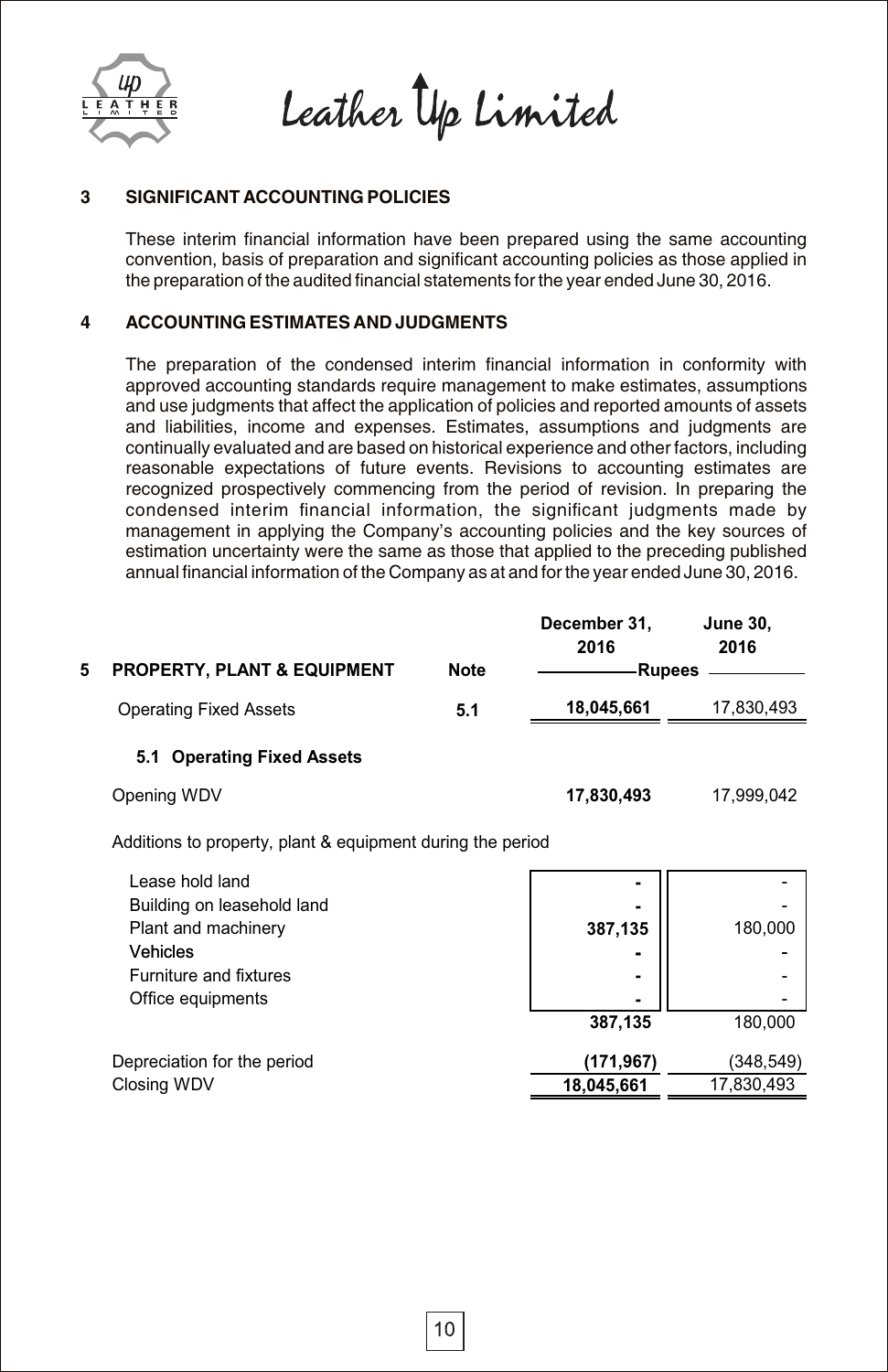

Leather Up Limited

# **6 CONTINGENCIES AND COMMITMENTS**

### **Contingencies**

Contingencies remain same as at December 31, 2016 as disclosed in the audited annual financial statements for the year ended June 30, 2016.

## **Commitments**

Commitments for export sales as at December 31, 2016 is Rs. 80.0 million (June 30, 2016: Rs. 40.0 million)

# **7. RELATED PARTIES TRANSACTION**

|                     | 2016    | 2015    |
|---------------------|---------|---------|
| Loan from Directors | 296,478 | 377.866 |

The board of directors of the company has decided not to accrue directors remuneration for the half year ended December 31, 2016. The single executive director remains to get remuneration has agreed to forgo his part of remuneration for the period under review in the interest of the company

# **8 DATE OF AUTHORIZATION FOR ISSUE**

These financial statements have been authorized for issue on 24-02-2017 by the Board of Directors of the Company.

# **9 GENERAL**

Figures have been rounded off to the nearest rupee.

Khalid H. Shah (Chief Executive)

inals

**S. Faisal Shah** (Director)